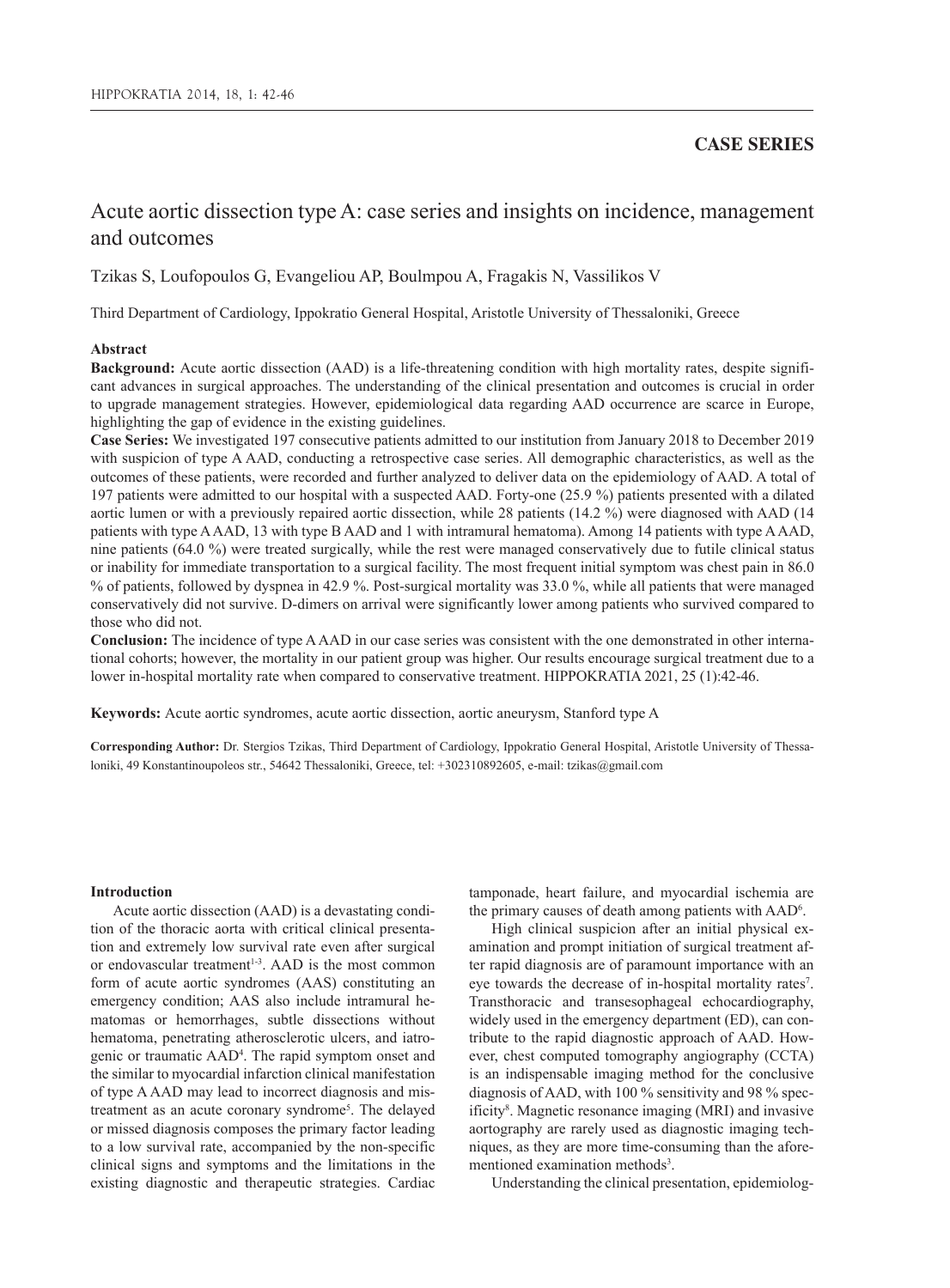ical characteristics, and outcomes of AAD patients is crucial in developing targeted therapeutic strategies. However, epidemiological data concerning the occurrence of AAD are lacking both in Europe and worldwide, thus the gap of evidence in the existing guidelines is broad<sup>4</sup>. Herein, we present a case series of patients presenting to the ED of our hospital with AAD, reflecting the incidence, clinical presentation, management, and outcomes of this particular emergent cardiovascular condition in a local cohort. For all we know, no epidemiological data exist so far regarding AADs in Greece. Thus, this is the first attempt to enhance current evidence regarding this critical medical condition.

# **Methods**

We retrospectively analyzed consecutive patients presenting to the ED of our tertiary hospital, from January 2018 to December 2019, with a suspicion of AAD leading to diagnostic imaging. The clinical suspicion of AAD was high in patients with abrupt onset of chest or back pain, focal neurological deficit, hypotension, shock or tamponade, and signs of end-organ hypoperfusion. The CCTAs of patients were analyzed, and all available clinical data from patients were recorded. The widely accepted Stanford system9 was used for the anatomical classification of the affected aorta: type A if the ascending aorta was affected and type B if the ascending aorta was not affected<sup>10</sup>. Only patients with the first incidence of type A AAD were selected for our case series, while patients with extension of the dissection or patients under reevaluation of previously repaired aortic dissection were excluded. The dissection was considered acute when symptoms occurred within 14 days prior to the ED admission, and the surgical repair was noted as urgent when conducted within three days after symptom onset<sup>11</sup>. Our center was a tertiary hospital without an in-site cardiothoracic surgery department; therefore, patients selected for surgical treatment were transferred to affiliated hospitals. The postoperative outcome of these patients was followed up using hospital records and telephone-based interviews.

#### *Statistical Analysis*

Numeric variables are presented as numbers for categorical characteristics, as mean  $\pm$  standard deviation (SD) for data showing normal distribution, and as median [interquartile range (IQR)] for data with skewed distribution. Differences between groups were analyzed using Fisher's exact test for categorical variables, and continuous variables were compared using Student's t-test or the Mann-Whitney U test, as appropriate. All reported p-values were two-sided, and those <0.05 are considered to be statistically significant. We performed data analyses with the IBM SPSS Statistics for Windows, Version 25.0 (IBM Corp., Armonk, NY, USA).

# **Case Series**

*Patient characteristics*

Between January 2018 and December 2019, a total of

197 patients were admitted to our hospital with a suspected AAD. Among them, 118 patients (60 %) had normal aortic lumen, and 41 cases (25.9 %) presented with a dilated aortic lumen or a previously repaired aortic dissection. Individuals with normal aortic lumen or with previously surgically repaired aortic dissection were excluded from further analysis. In total, 28 patients (14.2 %) were diagnosed with AAD. Among these, type A AAD was the most common disease entity (n =14/28; 50 %), followed by type B AAD ( $n = 13/28$ ; 46.4%) and intramural hematoma (n =  $1/28$ ; 3.6 %) (Figure 1). We, therefore, located a total of 14 patients with type A AAD; demographics and other baseline characteristics, as well as clinical features of patients included in our case series, are presented in Table 1.

#### *Incidence of type A AAD*

Our case series involves patients presenting with a type A AAD to a tertiary university hospital, part of a healthcare system covering a geographic area with an estimated population of 1,105,176 during the period 2018-2019. The estimated incidence of AAD was five cases per 100,000 [95 % confidence interval (CI): 3.74 to 6.38], while the incidence of type A AAD was 2.53 per 100,000 (95 % CI: 1.75 to 3.67). At the same period, 221,094 patients were admitted to the ED of the hospital, while only 11,612 required cardiological consultation. Cases holding high clinical suspicion of AAD, patients with AAD diagnosis, and patients with type A AAD diagnosis constituted the 1.7 %, 0.25 %, and 0.12 % respectively of cases who needed cardiological consultation.

# *Aortic dissection type A patients*

The mean age of individuals with type A AAD was  $58.9 \pm$ 15.8 and  $69.4 \pm 11.4$  for males and females, respectively, while the male-to-female ratio was 9:5. Nine patients  $(64.3 \%)$  were treated surgically, while 5  $(35.7 \%)$  were managed conservatively due to futile clinical status or inability for immediate transportation to a surgical facility. Eleven cases (78.6 %) were observed from November to April, which implies a seasonal distribution ( $p = 0.013$ ). The most commonly observed extension of aortic dissection involved the whole aorta until the foramen of the diaphragm in five cases (35.7 %) or both the ascending aorta and aortic arch in five cases (35.7 %), followed by extension only to the ascending aorta in four patients (28.6 %).

#### *Symptoms on arrival*

The most frequent initial symptom was chest pain in 12 cases (85.7 %), followed by dyspnea in six patients (42.9 %). Four (28.6 %) individuals presented to the ED in circulatory shock, with the following clinical signs: pallor, perspiration, and clammy extremities. The median elapsed time from symptom onset to admission in the ED was 2 hours (IQR: 1-8.9 h). Hemodynamically unstable patients at hospital admission did not survive until the transportation to the cardiothoracic surgery unit, and the median time from symptom onset to death was 8.7 hours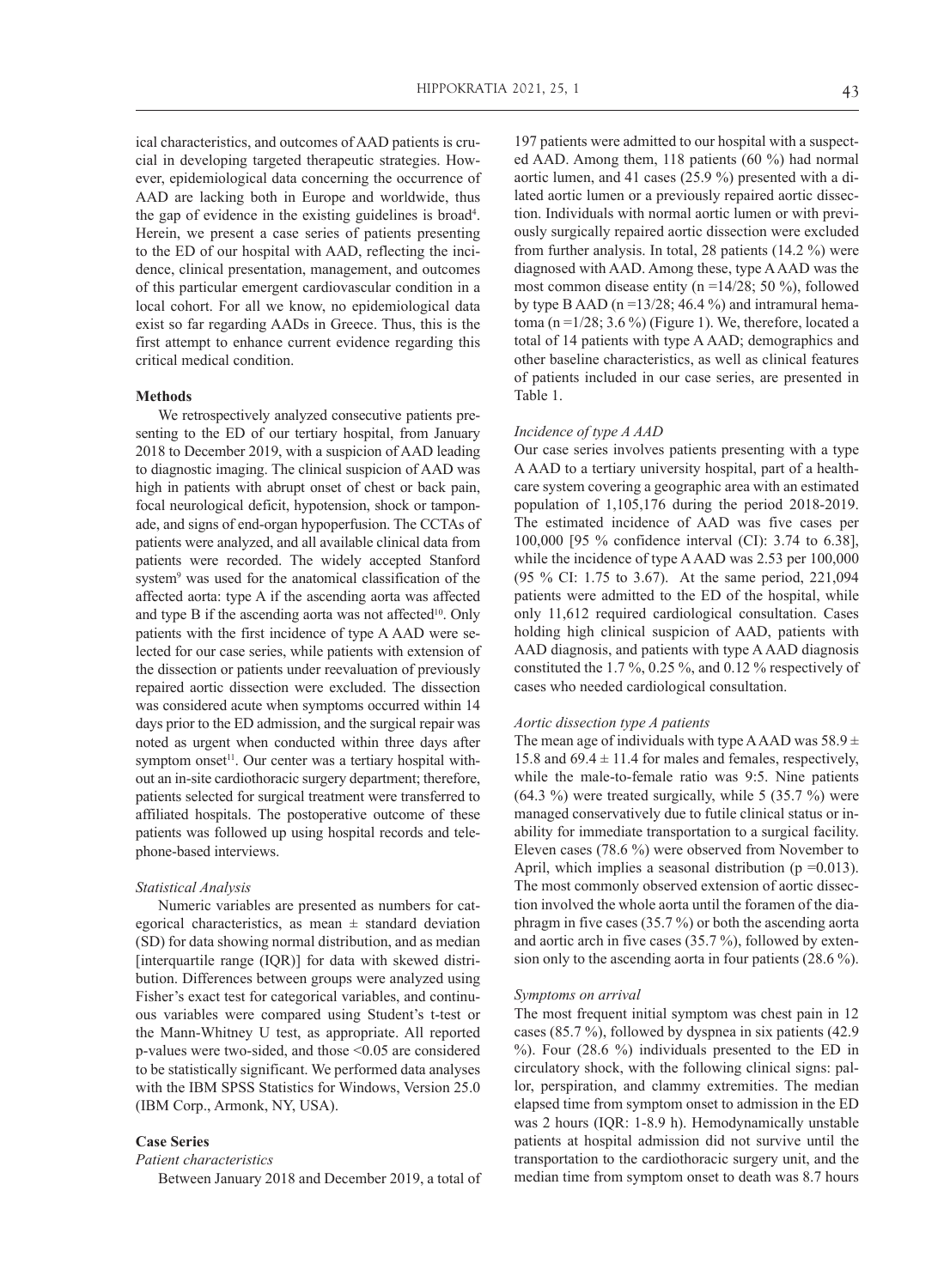|                                                   | #Total pts $(n=14)$                                      | $#Surgpts(n=9)$         | #Cons pts $(n=5)$     |
|---------------------------------------------------|----------------------------------------------------------|-------------------------|-----------------------|
|                                                   | <b>Demographic Characteristics</b>                       |                         |                       |
| Age, y                                            | $62.6 \pm 14.9$                                          | $59.7 \pm 10.6$         | $68.0 \pm 21.0$       |
| M: F                                              | 9:5                                                      | 6:3                     | 3:2                   |
| Time from symptom onset<br>to hospital arrival, h | $2(1.0-8.9)$                                             | $4(1.0-13.5)$           | $3.02(0.9-3.7)$       |
|                                                   | <b>Clinical Manifestations</b>                           |                         |                       |
| Chest pain, $n/N$ (%)                             | 12/14(85.7%)                                             | $9/9(100\%)$            | $3/5(60.0\%)$         |
| Dyspnea, $n/N$ (%)                                | $6/14$ (42.9 %)                                          | $5/9$ (55.6 %)          | $1/5$ (20.0 %)        |
| Shock, $n/N$ (%)                                  | $4/14(28.6\%)$                                           | $0/9(0\%)$              | $4/5$ (80.0 %)        |
| Neurologic deficit, $n/N$ (%)                     | $4/14(28.6\%)$                                           | $2/9$ (22.2 %)          | $2/5$ (40.0 %)        |
| Heart murmur, $n/N$ (%)                           | $4/14(28.6\%)$                                           | $3/9$ (33.3 %)          | $1/5$ (20.0 %)        |
| Vomiting, n/N (%)                                 | $3/14$ (21.4 %)                                          | $2/9$ (22.2 %)          | $1/5$ (20.0 %)        |
|                                                   | <b>Clinical Findings and Blood Laboratory Assessment</b> |                         |                       |
| SBP on arrival, mmHg                              | $134 \pm 41.5$                                           | $145 \pm 45.2$          | $116.0 \pm 30.5$      |
| HR/min                                            | $92.8 \pm 24.1$                                          | $91.9 \pm 19.1$         | $94.4 \pm 33.0$       |
| $SpO_{2}$ , %                                     | $94.0 \pm 4.76$                                          | $95.6 \pm 2.3$          | $91.4 \pm 6.7$        |
| D-dimers, ng/ml                                   | $5.248(2.430-11.410)$                                    | 2.455 (1.457-4.523)     | 11.410 (7.740-34.690) |
| D-dimers $>500$ ng/ml                             | 12/14(85.7%)                                             | $7/9$ (77.8 %)          | $5/5(100\%)$          |
| ECG normal, $n/N$ (%)                             | $9/14(64.3\%)$                                           | $6/9$ (66.7 %)          | $3/5(60.0\%)$         |
|                                                   | <b>Comorbidities</b>                                     |                         |                       |
| Hypertension, $n/N$ (%)                           | $6/14$ (42.9 %)                                          | $4/9$ (44.4 %)          | $2/5$ (40.0 %)        |
| Diabetes, $n/N$ (%)                               | $1/14$ (7.1 %)                                           | $0/9(0\%)$              | $1/5$ (20.0 %)        |
| Smoking, $n/N$ (%)                                | $3/14$ (21.4 %)                                          | $2/9$ (22.2 %)          | $1/5$ (20.0 %)        |
| Prior CV surgery, n/N (%)                         | $2/14(14.3\%)$                                           | $0/9(0\%)$              | $2/5$ (40.0 %)        |
| Renal Failure, n/N (%)                            | $3/14$ (21.4 %)                                          | $2/9$ (22.2 %)          | $1/5$ (20.0 %)        |
|                                                   | <b>Outcomes</b>                                          |                         |                       |
| Death, n/N (%; 95%CI)                             | $8/14$ (57.1 %; 32.6-0.78.7)                             | 3/9 (33.3 %; 11.7-64.9) | $5/5(100\%)$          |

**Table 1:** Demographic Characteristics of patients, with acute aortic dissection type A (n=14)

Values that follow normal distribution are expressed as mean ± standard deviation, while values that follow skewed distribution are expressed as median and in brackets interquartile range. AAD: acute aortic dissection, n: number of patients with the parameter, N: total number of patients, CI: confidence interval, y: years, M: male, F: female, SBP: systolic blood pressure, mmHg: millimeter of mercury, HR: heart rhythm, h: hours, pts: patients, ng: nanogram, ml: milliliter, SpO<sub>2</sub>: saturation of hemoglobin with oxygen, Surg: surgical management, Cons: conservatively management, pts: patients; CV: cardiovascular.

(IQR: 6.4-13.4 h). The median time from the admission to our hospital to the arrival to the cardiothoracic surgical center was 6.6 hours (IQR: 4.0-20.1 h) (Table 1). Six patients (42.9 %) presented with systolic blood pressure (SBP) higher than 130 mmHg, four patients (28.6 %) had SBP lower than 100 mmHg, and three patients (21.4 %) had normal SBP. The standard 12-lead electrocardiogram (ECG) confirmed normal findings without ischemic changes in nine patients (64.3 %).

# *Past medical history - laboratory examinations on ED arrival*

Among the patients' cardiovascular risk factors, the most frequent were hypertension in six (42.9 %) and chronic renal failure in three cases (21.4 %), while smoking was prevalent in three patients (21.4 %). Interestingly, six patients (42.9 %) were free of medical treatment. Data on the past medical history of included patients are presented in Table 1. The most frequent laboratory finding was the elevated D-dimers (>500 ng/ml), observed in 12 patients (85.7 %). Patients who underwent surgery had significantly lower D-dimer levels (2,455 ng/ml; IQR: 1,457-4,523) compared to those treated conservatively (11,410 ng/ml; IQR: 7,740-34,690; p =0.011). Patients in circulatory collapse had significant higher D-dimer levels (23,050 ng/ml; IQR: 10,281-35,163) compared to hemodynamically stable patients (2,480 ng/ml, IQR: 1,728-5,248;  $p = 0.02$ ). D-dimers on arrival were significantly lower among patients who survived (2,079 ng/ml; IQR: 916-2,467) compared to those who did not survive (11,410 ng/ml; IQR: 7,317-25,635; p =0.002).

### *In-hospital mortality*

Post-surgical mortality was 33.0 %, while the in-hospital mortality rate of the conservatively managed patients was 100 %. Only medical treatment with arterial blood pressure (ABP) control agents was administered in patients who did not survive until surgery and those with high risk for surgical repair. Among seven patients that were admitted within the critical first 2 hours, only two finally survived (28.6 %). Patients who were admitted with disturbance of consciousness, hemodynamic instability, or  $SpO<sub>2</sub>$  less than 92 % had a higher mortality rate when compared with the rest of the patients [odds ratio (OR):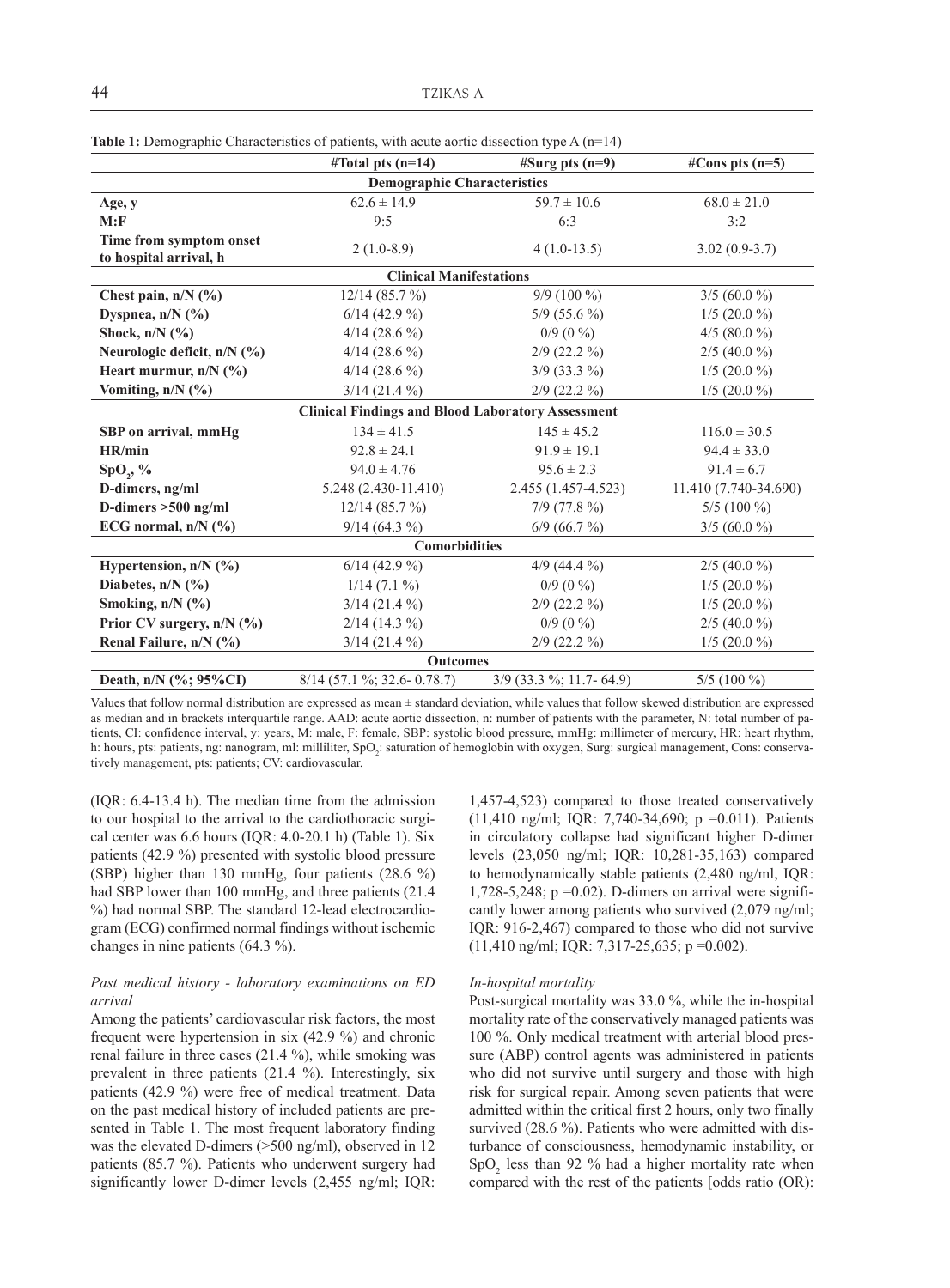35; 95%CI: 1.74 to 703; p=0.026]. The overall survival rate was 42.9 % (n = $6/14$ ), and patients who survived were younger than 70 years (OR: 13; 95 % CI: 0.55 to 306;  $p = 0.085$ ). Data on the outcomes of the enrolled patients are presented in Table 1.

## **Discussion**

Recent epidemiological data on the prevalence of AADs are inadequate, and, as highlighted by current guidelines, more evidence is needed on the caseloadoutcome relationship in this field<sup>4</sup>. Our case series aims to highlight the incidence, the clinical presentation, the management strategies, and the outcomes of this particular emergent cardiovascular disease for the first time in a representative Greek cohort.

Interesting findings emerged from comparing our research results with the existing bibliographic evidence; we conducted a systematic review of the literature, reporting data on a total of 31,160 patients, extensively described in the Supplementary Appendix. Data analysis of our cases demonstrated a significantly lower proportion of surgically treated (64.3 % vs 80.3 %) and a higher proportion of medically treated patients (35.7 % vs 16.9 %) compared to the literature. Additionally, our data concerning the in-hospital mortality were not consistent with those of the published literature. The in-hospital mortality of both surgically (33 %) and medically treated patients (100 %) was higher in our patient group than the existing data, which demonstrate 11 % and 37.8 % inhospital mortality, respectively. A possible explanation



**Figure 1:** Screening of chest computed tomography angiography of patients with clinical suspicion of acute aortic dissection in the emergency department.

CCTA: chest computed tomography angiography, AAD: acute aortic dissection; ED: emergency department.

for this phenomenon could be the lack of an in-site surgical department and a selection bias, i.e., surgical deference of patients with a futile prognosis. The remarkably high mortality between patients treated conservatively underlines the need for surgical approach in the majority of cases.

The incidence of AAD in our patient group was 5 per 100,000, and the incidence of type A AAD was 2.53 per 100,000 population. These rates were in accordance with previously published international studies reporting that the incidence of AAD ranges from 2.5 to 15 per 100,000 and the incidence of type A AAD from 1.7 to 8 per 100,0006,12,13. Likewise, the baseline characteristics of our patient group did not differ from those presented in international registries. Hypertension and male gender were the most prevalent cardiovascular risk factors among type A AAD patients, a fact that was in line with the IRAD study<sup>1</sup>. Connective tissue disorders like Marfan syndrome, pregnancy, cocaine use, peripheral artery disease, and valvular heart disease are proven risk factors for AAD<sup>14</sup> that were not reported in the past medical history of our patients. Additionally, our data were in harmony with a recent metanalysis, reporting an increased frequency of AAD occurrence during the cold winter months<sup>15</sup>.

Despite recent improvements in AAD diagnosis leading to the diagnosis of more than 80 % of cases within the first 24 hours after symptom onset, total mortality remains alarmingly high<sup>16</sup>. The mortality of surgically treated patients included in our case series was comparable with the Spanish registry<sup>16</sup> (RESA-II) (33 % vs 34 %), thus being higher than other international registries $17,18$ . The surgical approach of our AAD patients showed a clear benefit regarding mortality. In this way, our results encourage rapid surgical treatment due to a lower inhospital mortality rate than initial conservative treatment.

D-dimer levels have been underlined as a useful laboratory test to rule out AAD in the ED since values below the reference limit lead to the exclusion of AAD presence<sup>8</sup>, a finding that was replicated in our cases. Additionally, D-dimers demonstrated a strong prognostic value in our cohort. Patients who either did not survive or were treated conservatively had higher D-dimer levels than survivors or patients treated surgically.

Taking under consideration the noteworthy impact of age, the JRAD registry reported that age  $\geq 80$  years was a major risk factor for in-hospital mortality<sup>19</sup>. Nonetheless, the results of our analysis were in line with IRAD data that showed a decrease in the in-hospital mortality in patients  $\leq 70$  years old<sup>20</sup>. Advanced age is reported as the principal risk factor for in-hospital mortality, regardless of the type of management, surgical or conservative<sup>19</sup>. In our case series, the mortality rate was higher in patients transferred to the ED within the first 2 hours after symptom onset. A possible explanation could be that worse clinical status caused alarming symptoms leading to immediate contact with the ED.

The present research was performed on a represen-